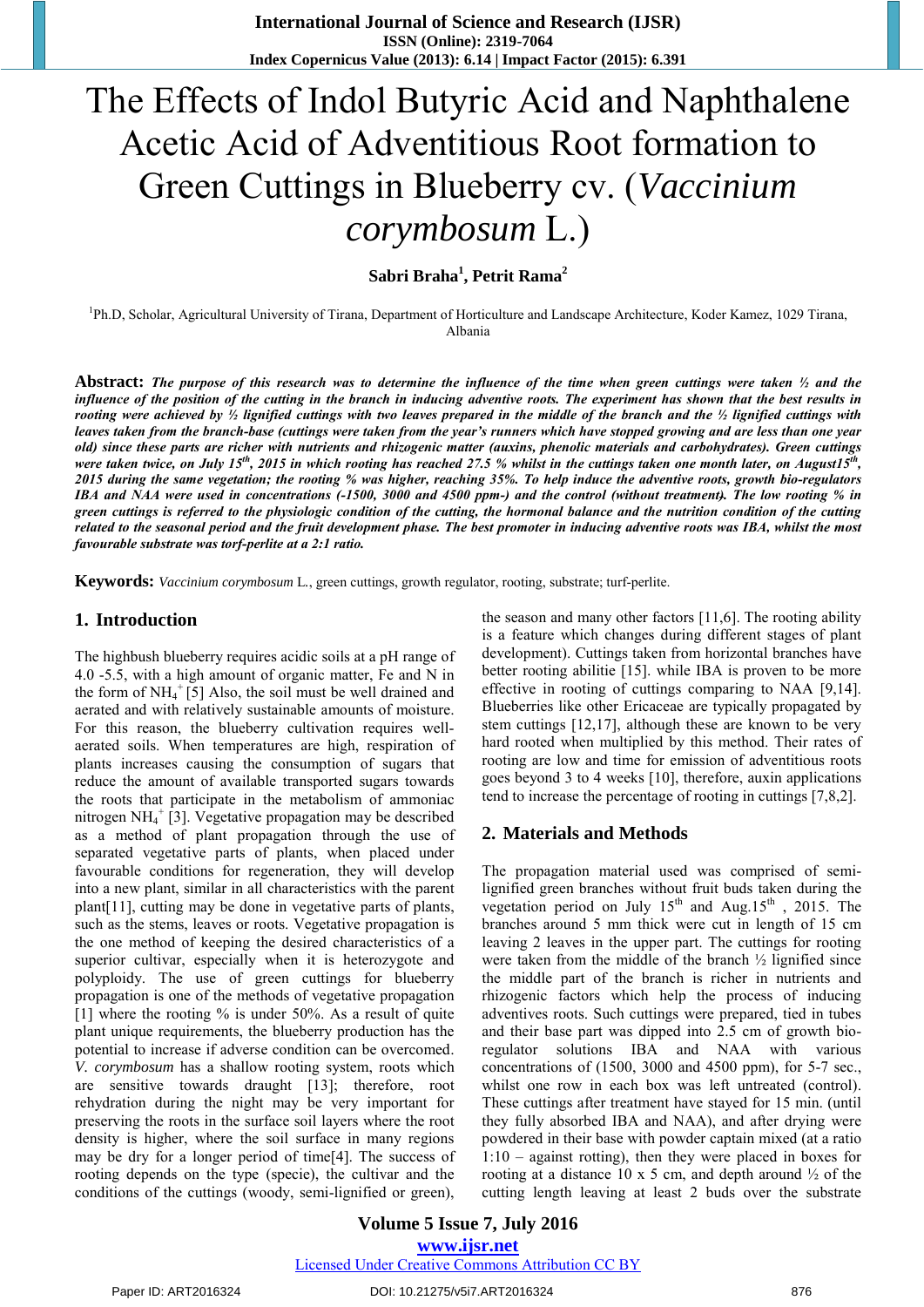where they have stayed for 5 weeks. The boxes were filled with torf-only rooting substrate and torf-perlite at a ratio 2:1 (substrate thickness 20 to 25 cm). At the bottom of the boxes a layer of gravel was placed to ensure the drainage of excessive water. The experiment was placed in 4 boxes with 4 repetitions each; 1 repetition = 40 cuttings 4 x 40 = 160 cutting/box. The experiment was conducted twice with the same number of cuttings, whilst the cuttings were treated with the same concentrations of IBA and NAA. The boxes filled with substrate for the rooting of green cuttings were placed in a glass greenhouse where the relative air moisture was between 75 and 80 %. This relative air moisture necessary to conduct the rooting of green cuttings was ensured through the hydrofogger (misting system) which was placed inside greenhouses under controlled conditions of temperature, moisture and lighting. The opening and closure of sprayers was regulated through the electronic leaf or photo-cell and depending on evapotranspiration.

#### **3. Results and discussion**

The rooting the of green cuttings in the turf-perlite substrate taken on August  $15<sup>th</sup>$  is higher and reaches up to 35 % compared to the cuttings taken on July  $15<sup>th</sup>$  where rooting reaches up to 27.5 % in the case of IBA 3000 ppm in the same turf-perlite substrate (since the presence of perlite helps in aerating the substrate and in inducing the roots bearing in mind that all processes of root formation are aerobe processes). This difference (7.5%), in the rooting of the same cuttings is related to the interaction between the time period – hormonal equilibrium and the effect of IBA and NAA. Indol Butyric Acid (IBA) in all concentrations prove to be more efficient in inducing adventive roots among green cuttings in comparison to Naphthalene Acetic Acid (NAA). The statistical analysis ANOVA shows that there are high significant differences in the % of treatment rooting (treated wood cuttings) compared to the control (untreated cuttings)as well as at the time of taking the cuttings at the reliability level  $(P = 0.05)$ . The growth regulators concentration effects of for IBA at 3000 ppm (had up to 35% rooting) (Fig.3) were important when compared to the control (had up to 10% rooting) (Fig.3).At the treatments with IBA and NAA in the concentrations of 1500 and 4500 ppm, there were no significant differences except in few cases. Regarding the turf substrate and turf-perlite 2:1, there are significant differences among cuttings taken at the same time (in favor of substrate turf-perlite 2:1). Regarding the concentration, the one of 3000 ppm shown to be best in rooting of cuttings bearing in mind that the concentrations of auxins over 3000 ppm may prevent the blooming of cutting buds and contribute to the decomposition of the cutting base part.

**Table 1:** Data averages for green cuttings by repetition taken July  $15^{th}$ , 2015

| $\frac{1}{2}$<br>$, z \cup 1 \cup$ |            |                              |      |                      |      |      |         |  |  |
|------------------------------------|------------|------------------------------|------|----------------------|------|------|---------|--|--|
|                                    |            |                              |      | Repetition           |      |      |         |  |  |
| Factor-A                           | Factor-B   | Factor-C                     | I    | $\mathbf{I}$         | Ш    | IV   | Average |  |  |
|                                    | IBA        | Control                      | 0.00 | 0.00                 | 0.00 | 0.00 | 0.00    |  |  |
|                                    |            | 1500 ppm 1.00 0.00 2.00      |      |                      |      | 1.00 | 1.00    |  |  |
|                                    |            | 3000 ppm 2.00 2.00 1.00      |      |                      |      | 2.00 | 1.75    |  |  |
|                                    |            | 4500 ppm 1.00 0.00           |      |                      | 1.00 | 1.00 | 0.75    |  |  |
| Turf                               | NAA        | Control                      |      | $0.00$ $0.00$ $0.00$ |      | 0.00 | 0.00    |  |  |
|                                    |            | 1500 ppm 2.00 1.00 0.00      |      |                      |      | 1.00 | 1.00    |  |  |
|                                    |            | 3000 ppm 1.00 2.00 2.00 0.00 |      |                      |      |      | 1.25    |  |  |
|                                    |            | 4500 ppm 1.00 1.00 0.00 1.00 |      |                      |      |      | 0.75    |  |  |
|                                    | IBA        | Control                      |      | 1.00 0.00            | 1.00 | 0.00 | 0.50    |  |  |
| Turf-Perlite                       |            | $1500$ ppm                   | 1.00 | $2.00$ $3.00$        |      | 1.00 | 1.75    |  |  |
|                                    |            | 3000 ppm 2.00 3.00 2.00 4.00 |      |                      |      |      | 2.75    |  |  |
|                                    |            | 4500 ppm 2.00                |      | 1.00 0.00            |      | 2.00 | 1.25    |  |  |
|                                    | <b>NAA</b> | Control                      | 1.00 | $0.00\,0.00$         |      | 0.00 | 0.25    |  |  |
|                                    |            | $1500$ ppm                   | 2.00 | 1.00                 | 1.00 | 2.00 | 1.50    |  |  |
|                                    |            | 3000 ppm $2.\overline{00}$   |      | 2.00                 | 1.00 | 3.00 | 2.00    |  |  |
|                                    |            | 4500 ppm 1.00 2.00 0.00 1.00 |      |                      |      |      | 1.00    |  |  |







**Figure 2:** Rooting percentage of green cuttings in turf, turfperlite substrat (cuttings taken in July  $15^{th}$ , 2015)

#### Paper ID: ART2016324 DOI: 10.21275/v5i7.ART2016324 877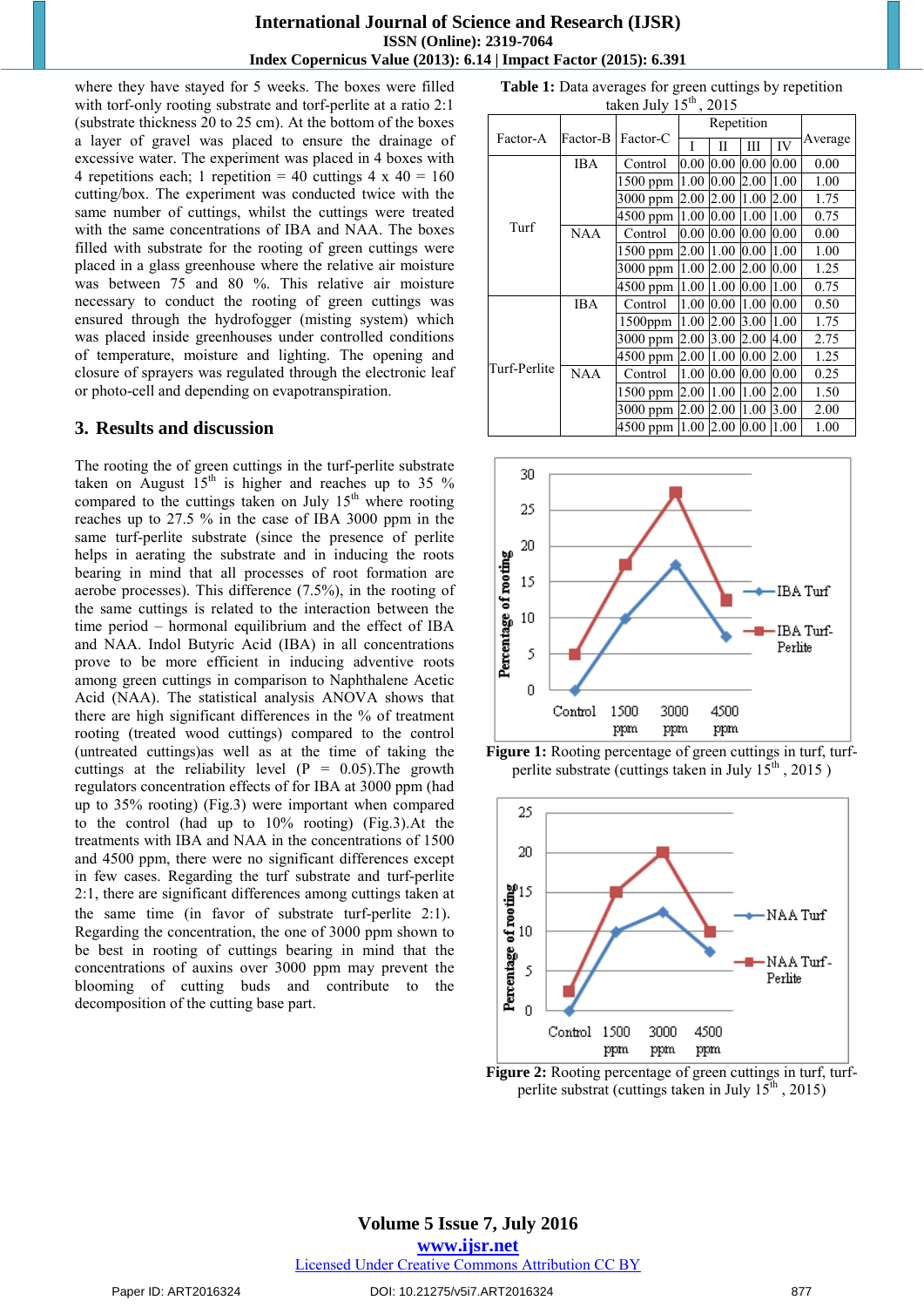#### **International Journal of Science and Research (IJSR) ISSN (Online): 2319-7064 Index Copernicus Value (2013): 6.14 | Impact Factor (2015): 6.391**

**Table 2:** The influence of the substrate and the concentration of IBA and NAA in inducing of the adventive roots (ANOVA three way for green cuttings taken July  $15^{th}$ ,  $2015$ 

| 2013)            |                    |      |            |               |                       |         |      |           |            |  |
|------------------|--------------------|------|------------|---------------|-----------------------|---------|------|-----------|------------|--|
| Factor A         |                    |      | Factor B   | Factor C      |                       | Average |      |           | Average    |  |
|                  | Substrate          |      | Growth     | Concentration |                       | (AB)    |      |           | (A)        |  |
| Torf             | Turf-              |      | regulators |               |                       |         |      |           |            |  |
|                  | Perlit             |      |            |               |                       |         |      |           |            |  |
| 0.00             | 0.50               |      | <b>IBA</b> |               | Control               | 0.25    |      |           | $0.18**$   |  |
| 0.00             | 0.25               |      | <b>NAA</b> |               | Control               | 0.12    |      |           |            |  |
|                  | Average AC         |      |            |               |                       |         |      |           |            |  |
| 0.00             | 0.38               |      |            |               |                       |         |      |           |            |  |
| 1.00             | 1.75               |      | <b>IBA</b> |               | 1500 ppm              |         | 1.37 |           | $1.25*$    |  |
| 0.75             | 1.50               |      | <b>NAA</b> |               | $\overline{1500}$ ppm | 1.12    |      |           |            |  |
|                  | Average AC         |      |            |               |                       |         |      |           |            |  |
| 0.87             | 1.62               |      |            |               |                       |         |      |           |            |  |
| 1.75             | $2.75*$            |      | <b>IBA</b> | 3000 ppm      |                       | 1.75    |      |           | $1.93**$   |  |
| 1.25             | 2.00               |      | <b>NAA</b> |               | 3000 ppm              |         | 2.75 |           |            |  |
| Average AC       |                    |      |            |               |                       |         |      |           |            |  |
| 1.50<br>2.37     |                    |      |            |               |                       |         |      |           |            |  |
| 0.75             | 1.25               |      | <b>IBA</b> | 4500 ppm      |                       | 1.00    |      | $1.00*$   |            |  |
| 1.00             | 1.00               |      | <b>NAA</b> | 4500 ppm      |                       | 1.00    |      |           |            |  |
|                  | Average AC         |      |            |               |                       |         |      |           |            |  |
| 1.00             | 1.62               |      |            |               |                       |         |      |           |            |  |
|                  | Average C          |      |            |               |                       |         |      |           |            |  |
| 1.06             | 1.12               |      |            |               |                       |         |      |           |            |  |
| Average BC       |                    |      |            |               |                       |         |      | Average B |            |  |
| $1.00**$<br>0.18 |                    |      |            |               |                       |         |      | $0.59**$  |            |  |
| $1.93*$          | 1.25               |      |            |               |                       |         |      | $1.59**$  |            |  |
| Factors          |                    | A    | B          | $C^*$         | AB                    | AC      |      | $BC**$    | <b>ABC</b> |  |
| <b>LSD</b>       | $\frac{0}{0}$<br>1 | 0.62 | 0.43       | 0.49          | 1.12                  | 1.28    |      | 0.78      | 2.48       |  |
|                  | $5\%$              | 0.45 | 0.32       | 0.37          | 0.77                  | 0.88    |      | 0.57      | 1.49       |  |

**Table 3:** Data averages for green cuttings by repetition taken August 15<sup>th</sup>, 2015

|              |            | o                            |            |                          |                |      |         |
|--------------|------------|------------------------------|------------|--------------------------|----------------|------|---------|
|              |            |                              | Repetition |                          |                |      |         |
| Factor-A     |            | Factor -B   Factor -C        | T          | $\mathbf{I}$             | Ш              | IV   | Average |
|              |            | control                      | 1.00       |                          |                | 1.00 | 0.50    |
|              | <b>IBA</b> | 1500 ppm 1.00 2.00 2.00 1.00 |            |                          |                |      | 1.50    |
|              |            | 3000 ppm 2.00                |            | 3.00 1.00 3.00           |                |      | 2.25    |
|              |            | 4500 ppm 1.00 2.00 1.00 1.00 |            |                          |                |      | 1.25    |
| Turf         |            | control                      | 1.00       | ÷,                       | 1.00 1.00      |      | 0.75    |
|              | NAA        | 1500 ppm 1.00 2.00 1.00 1.00 |            |                          |                |      | 1.25    |
|              |            | 3000 ppm 1.00 2.00 3.00 2.00 |            |                          |                |      | 2.00    |
|              |            | 4500 ppm 1.00 1.00           |            |                          | $\overline{a}$ | 2.00 | 1.00    |
|              |            | control                      | 1.00       | $\overline{\phantom{a}}$ | 2.00 1.00      |      | 1.00    |
|              | <b>IBA</b> | $1500$ ppm                   | 2.00       | 3.00 1.00 2.00           |                |      | 2.00    |
| Turf-Perlite |            | 3000 ppm 3.00                |            | 4.00 4.00 3.00           |                |      | 3.50    |
|              |            | 4500 ppm 2.00 2.00 3.00 2.00 |            |                          |                |      | 2.25    |
|              |            | control                      | 1.00       | $\overline{a}$           | 1.00 1.00      |      | 0.75    |
|              | NAA        | 1500 ppm 1.00                |            | 2.00                     | 3.00 1.00      |      | 1.75    |
|              |            | 3000 ppm 3.00 4.00           |            |                          | $2.00$ $3.00$  |      | 3.00    |
|              |            | 4500 ppm 2.00 1.00 1.00 2.00 |            |                          |                |      | 1.50    |



**Figure 3:** Rooting percentage of green cuttings turf- perlite substrate (Cuttings taken in August  $15^{th}$ , 2015)



**Figure 4:** Rooting percentage of green cuttings in turf, in turf, turf perlite substrate (Cuttings taken in August  $15<sup>th</sup>$ , 2015)

**Table 4:** The influence of the substrate and the concentration of IBA and NAA in inducing of the adventive roots (ANOVA three way for green cuttings taken August

| 15 <sup>th</sup> |           |          |  |            |                       |          |         |           |         |            |
|------------------|-----------|----------|--|------------|-----------------------|----------|---------|-----------|---------|------------|
| Factor A         |           |          |  | Factor B   | Factor C              |          | Average |           | Average |            |
|                  | Substarte |          |  | Growth     | Concentration         |          | (AB)    |           |         | (A)        |
| Turf             | Turf-     |          |  | regulators |                       |          |         |           |         |            |
|                  | Perlite   |          |  |            |                       |          |         |           |         |            |
| 0.50             | 1.00      |          |  | <b>IBA</b> |                       | control  |         | 0.75      |         | $0.75**$   |
| 0.75             | 0.75      |          |  | <b>NAA</b> |                       | control  | 0.75    |           |         |            |
| Average AC       |           |          |  |            |                       |          |         |           |         |            |
| 0.63             | 0.88      |          |  |            |                       |          |         |           |         |            |
| 1.50             | 2.00      |          |  | <b>IBA</b> |                       | 1500 ppm | 1.75    |           |         | $1.63*$    |
| 1.25             | 1.75      |          |  | <b>NAA</b> |                       | 1500 ppm | 1.50    |           |         |            |
| Average AC       |           |          |  |            |                       |          |         |           |         |            |
| 1.38             | 1.87      |          |  |            |                       |          |         |           |         |            |
| 2.25             | 3.50      |          |  | <b>IBA</b> | 3000 ppm              |          | 2.87    |           |         | $2.69**$   |
| 2.00             | 3.00      |          |  | <b>NAA</b> | 3000 ppm              |          | 2.50    |           |         |            |
| Average AC       |           |          |  |            |                       |          |         |           |         |            |
| 2.12             | 3.25      |          |  |            |                       |          |         |           |         |            |
| 1.25             | 2.25      |          |  | <b>IBA</b> |                       | 4500 ppm | 1.88    |           |         | $1.57*$    |
| 1.00             | 1.50      |          |  | <b>NAA</b> | $\overline{4}500$ ppm |          | 1.25    |           |         |            |
| Average AC       |           |          |  |            |                       |          |         |           |         |            |
| 1.37             | 1.87      |          |  |            |                       |          |         |           |         |            |
|                  | Average C |          |  |            |                       |          |         |           |         |            |
| $1.28*$          | 1.90      |          |  |            |                       |          |         |           |         |            |
| Average BC       |           |          |  |            |                       |          |         | Average B |         |            |
| $0.75***$        | 1.63      |          |  |            |                       |          |         | 1.19      |         |            |
| $2.69**$         | 1.57      |          |  |            |                       |          |         | 2.13      |         |            |
| Factors          |           | $A^{**}$ |  | B          | $C^{**}$              | AB       | AC      | BC        |         | <b>ABC</b> |
| LSD              | $1\%$     | 0.84     |  | 0.42       | 0.47                  | 1.09     | 1.22    | 0.75      |         | 2.37       |
|                  | $5\%$     | 0.61     |  | 0.32       | 0.35                  | 0.75     | 0.84    | 0.54      |         | 1.43       |

# **Volume 5 Issue 7, July 2016**

**www.ijsr.net**

Licensed Under Creative Commons Attribution CC BY